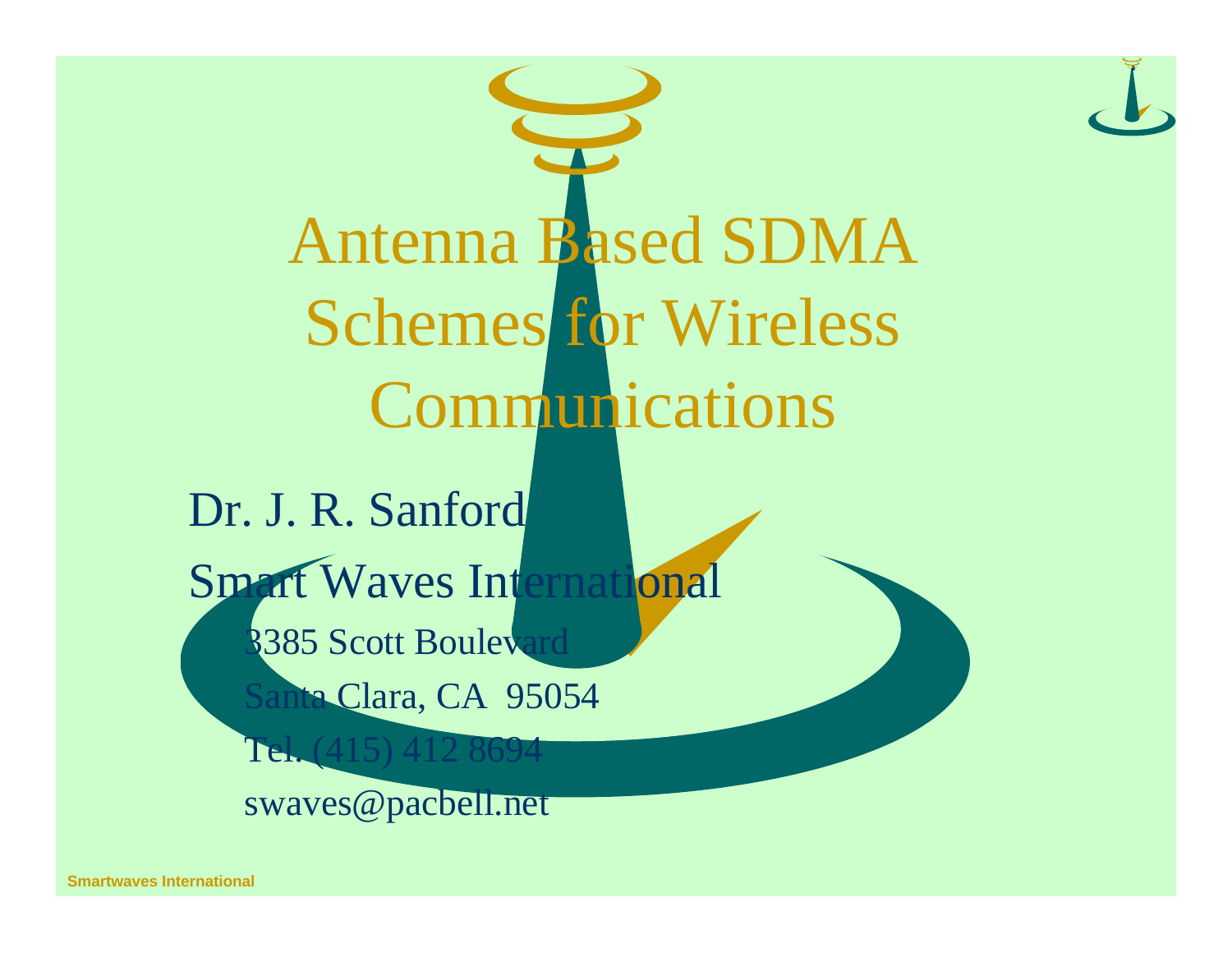## Assumptions

- Wireless communication, that is not line of sight, has a limited usable spectrum due to propagation issues (0-3GHz)
- There is no limit to the amount of data we will wish to send
- Therefore, this spectrum must be used as efficiently as possible
	- All degrees of freedom must be used optimally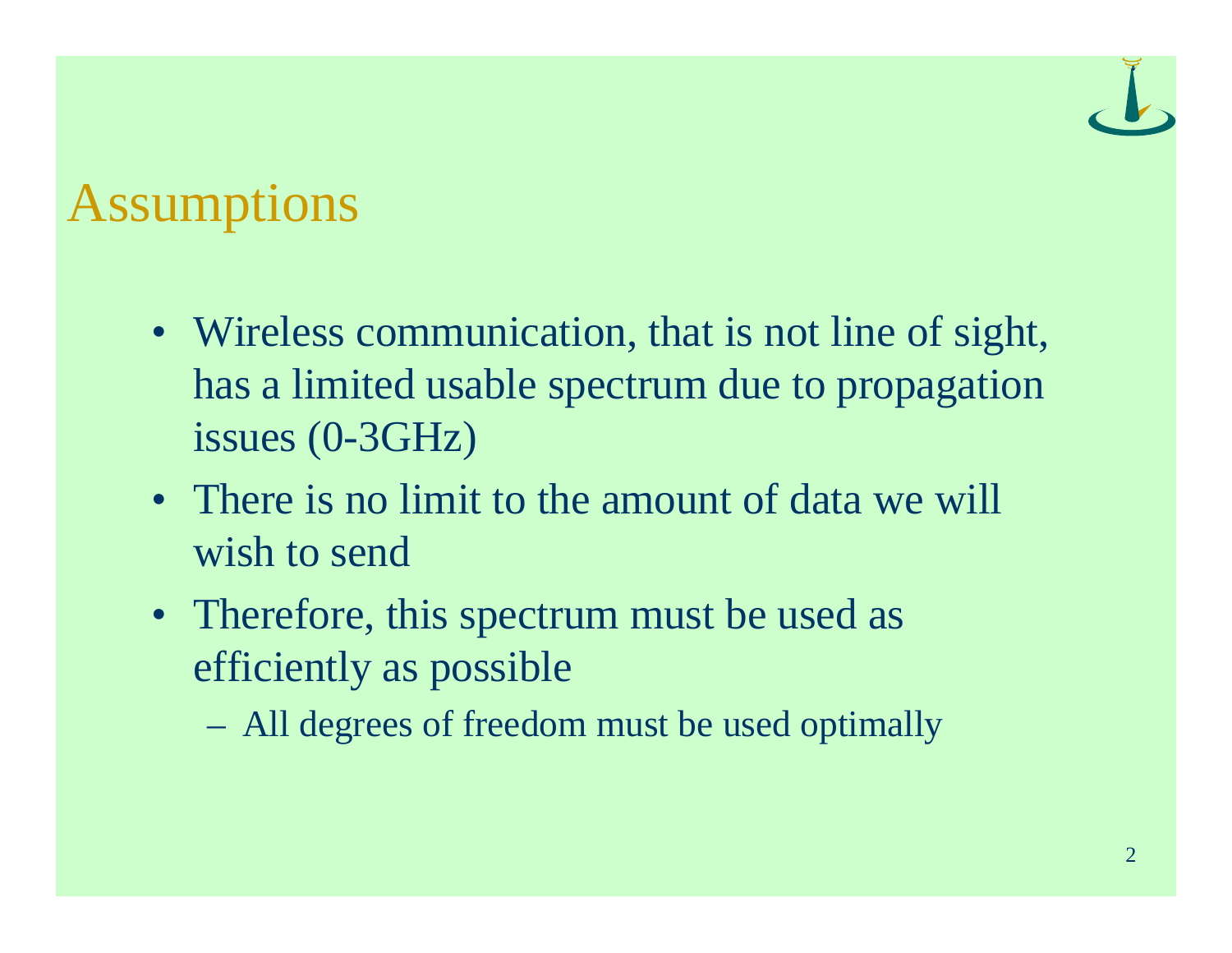## **Outline**

- Environment
- Goal
- Space Diversity Combining
- Multiple Beam Arrays
- Digital Beam Forming
- Frequency Scanned Systems }
- Holographic Beam Forming
- Conclusions

**Overview** }

**New**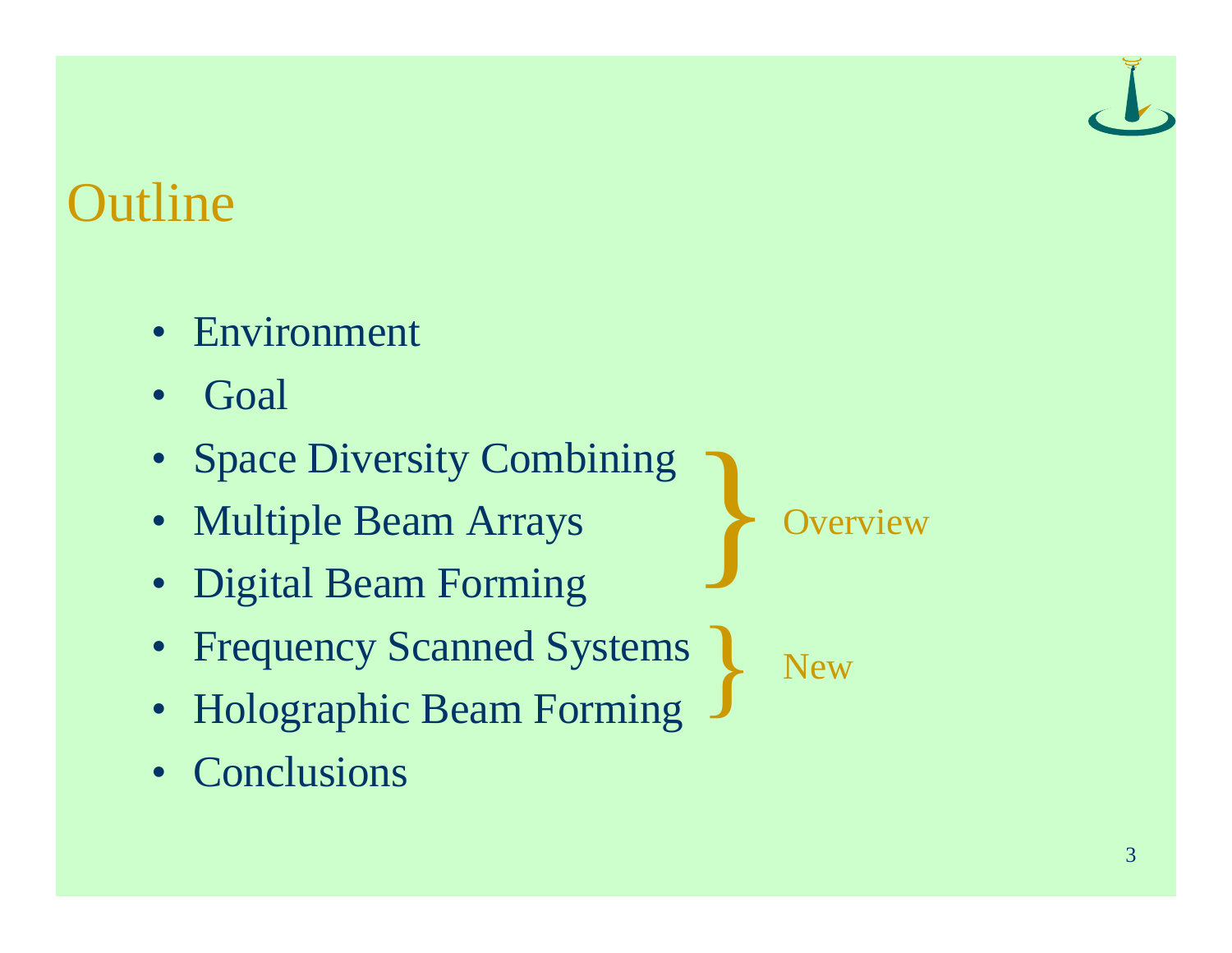# Angular Spread

• Angular spread is a function of base station location, distance and environment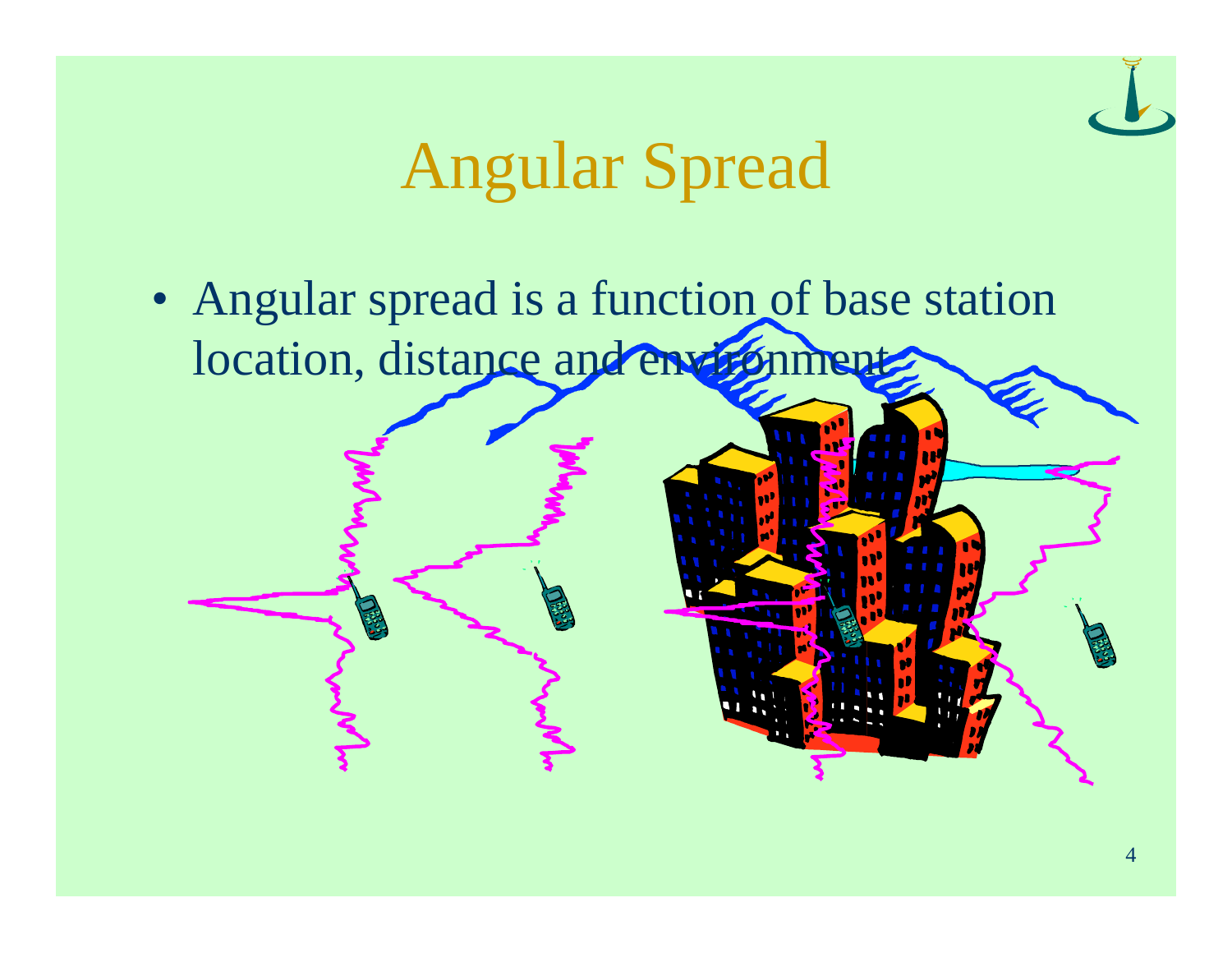

# Angular Spread

• Suburban base station directed toward a town 3dB Angular Spread (deg) 3dB Angular Spread (deg) 20 10 0 1 5 10Position (km)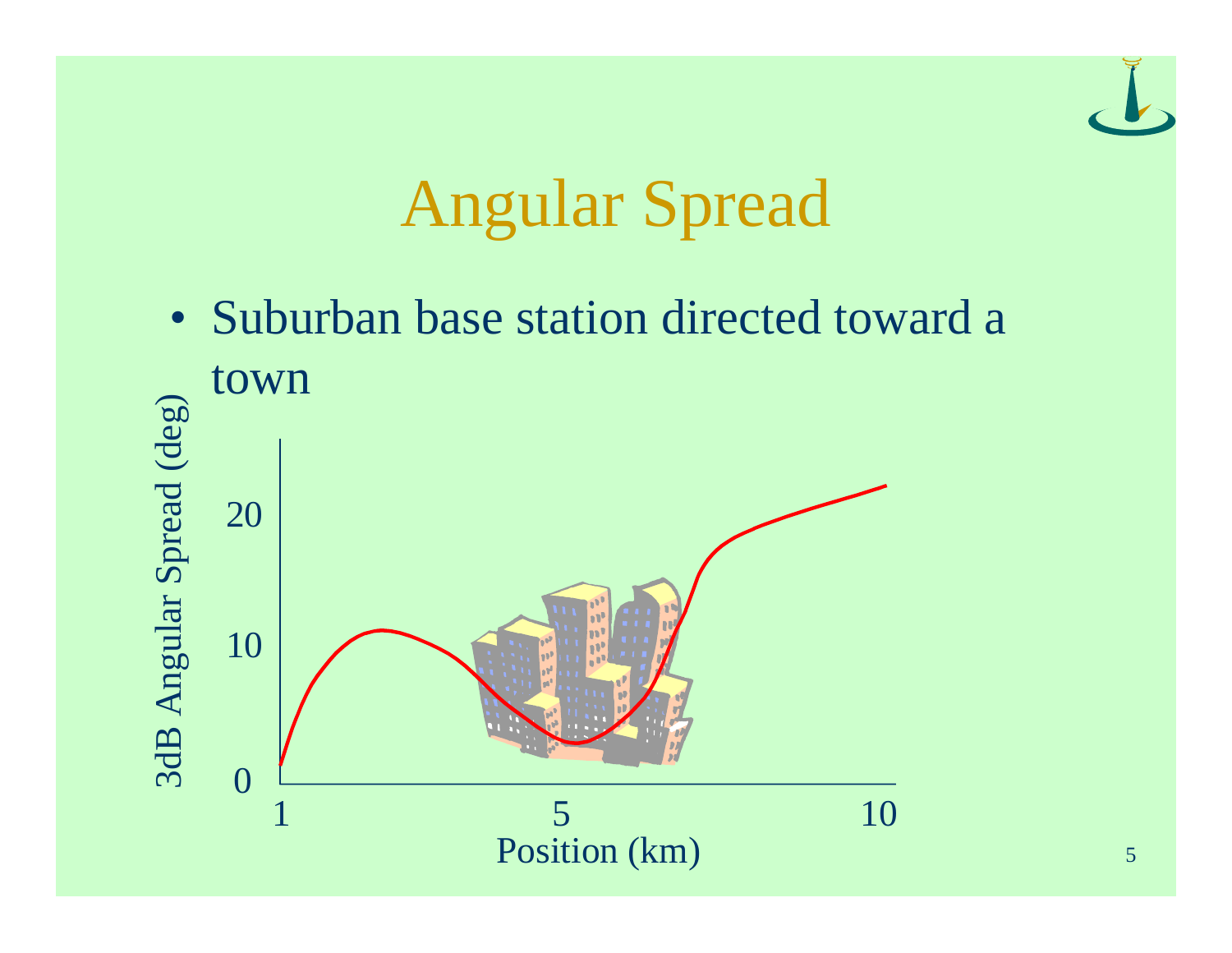

# Angular Spread

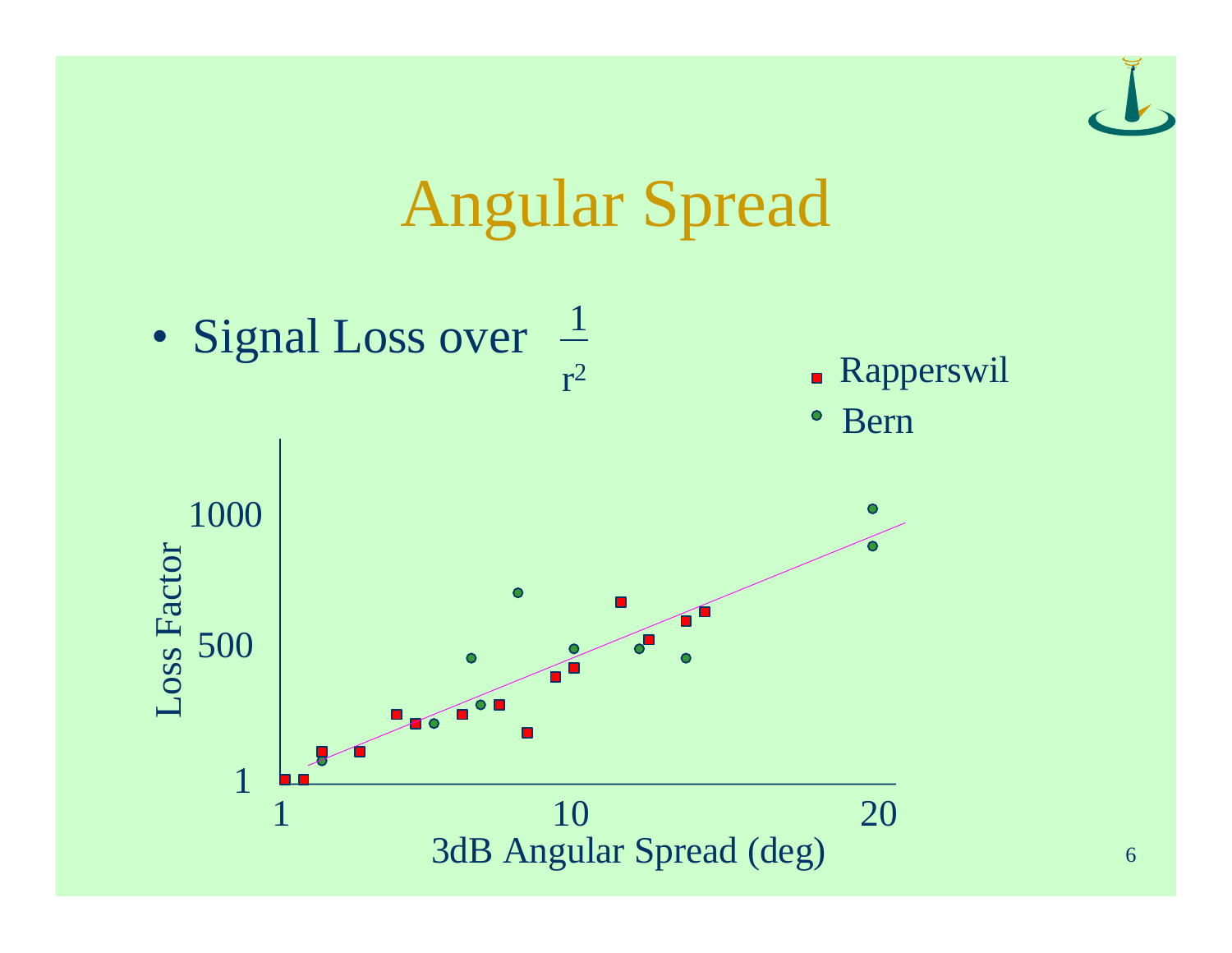

# Link Directivity



7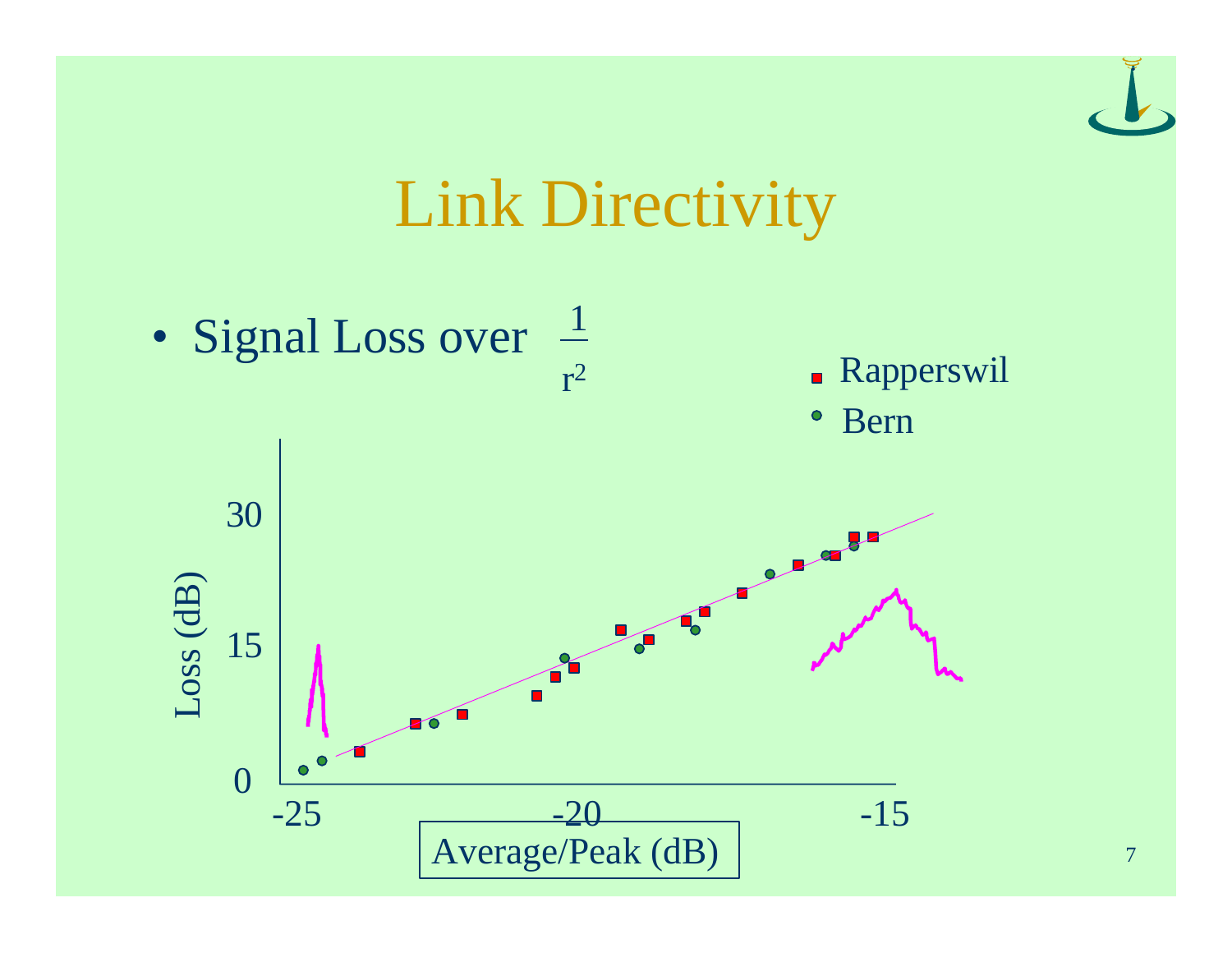

# Interference Rejection

• Resolution is directly related to interference rejection

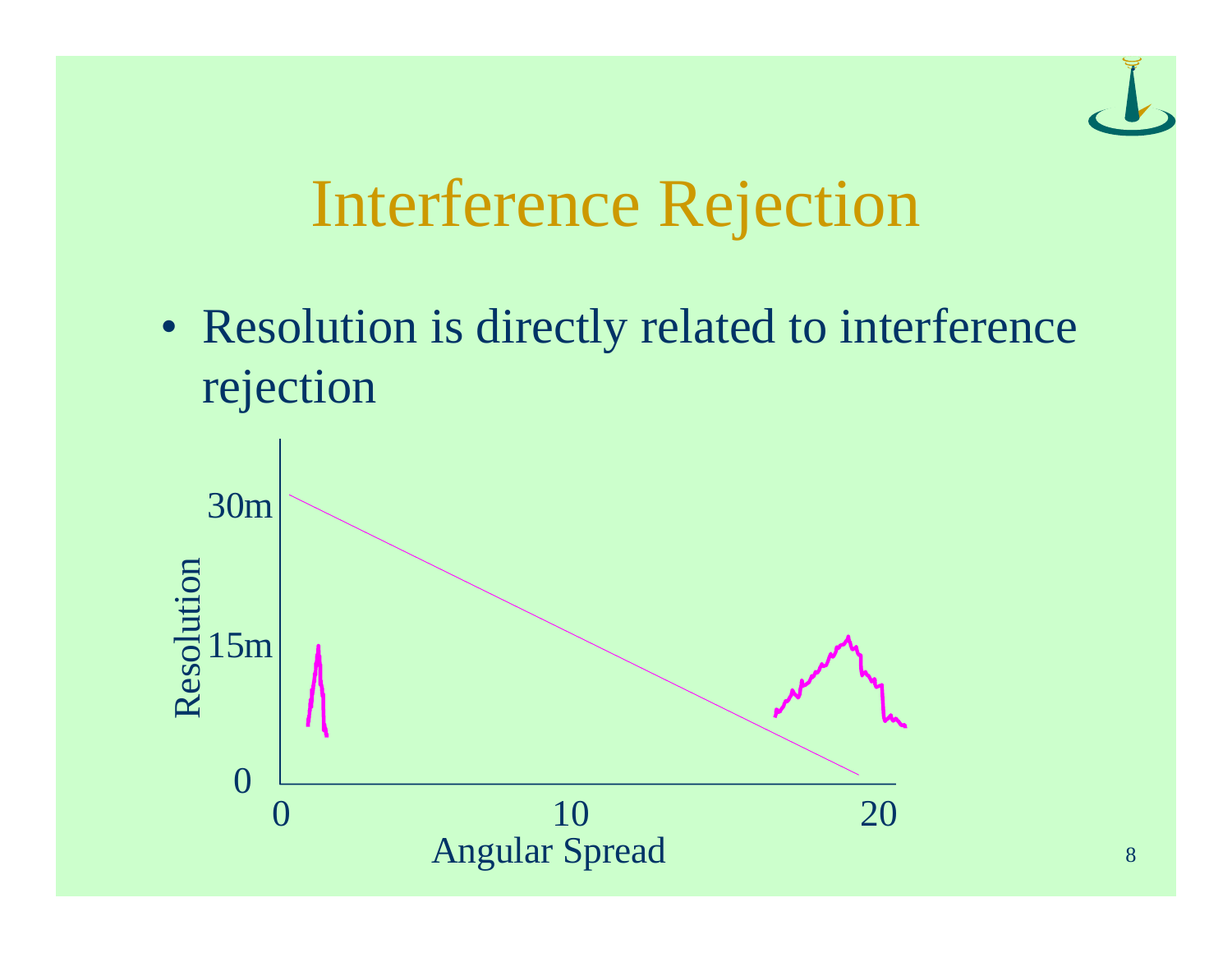## Smart Antenna Systems

- Main Goals:
	- Increase Capacity
	- Increase Range
	- Eliminate Down Time
- Additional Advantages
	- Emergency Tracking
	- Jamming Suppression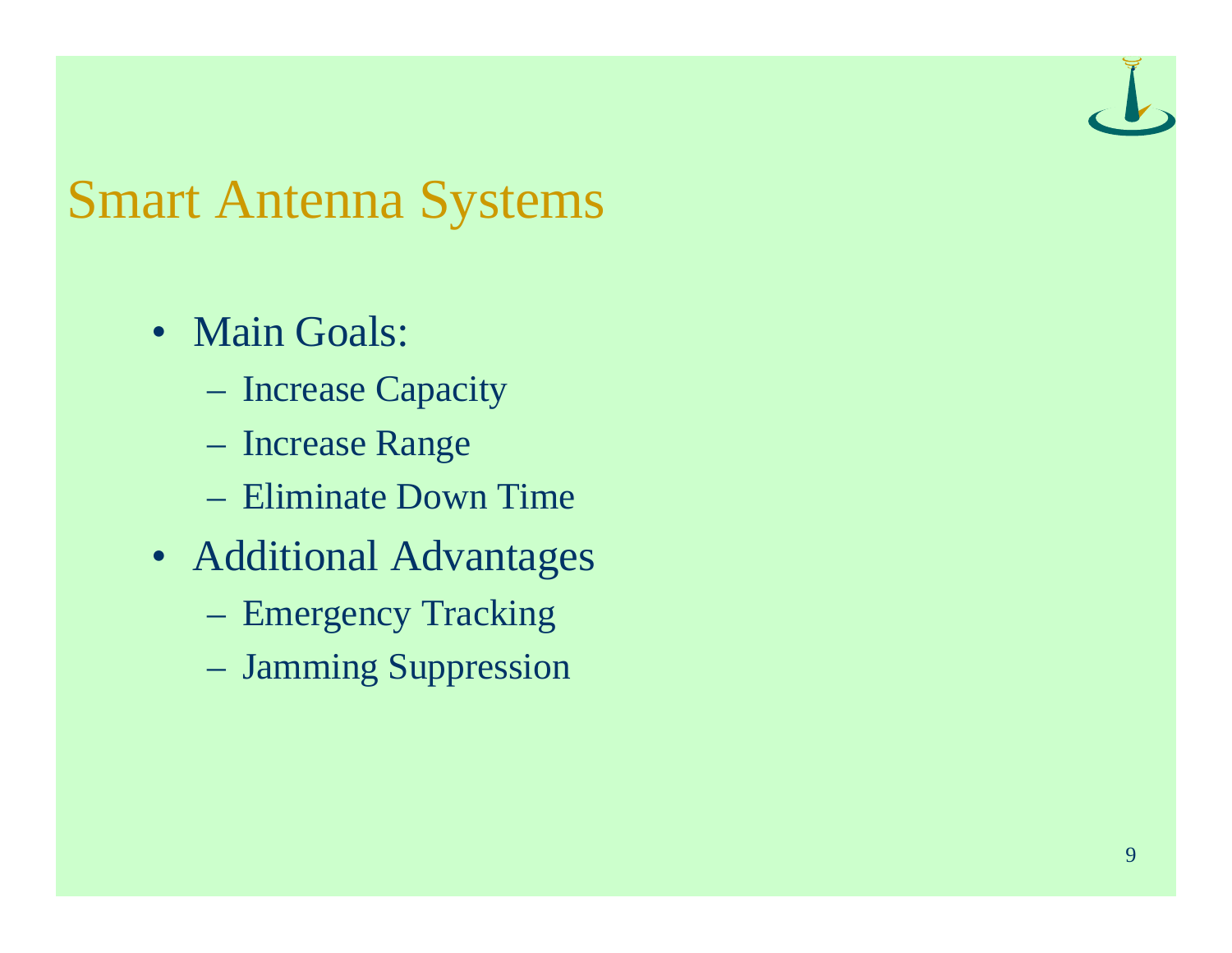

- GSM, AMS, CDMA all reside in two dimensions
- Space is four dimensional (x,y,z, polarization)
- Code is a subset of the time-frequency space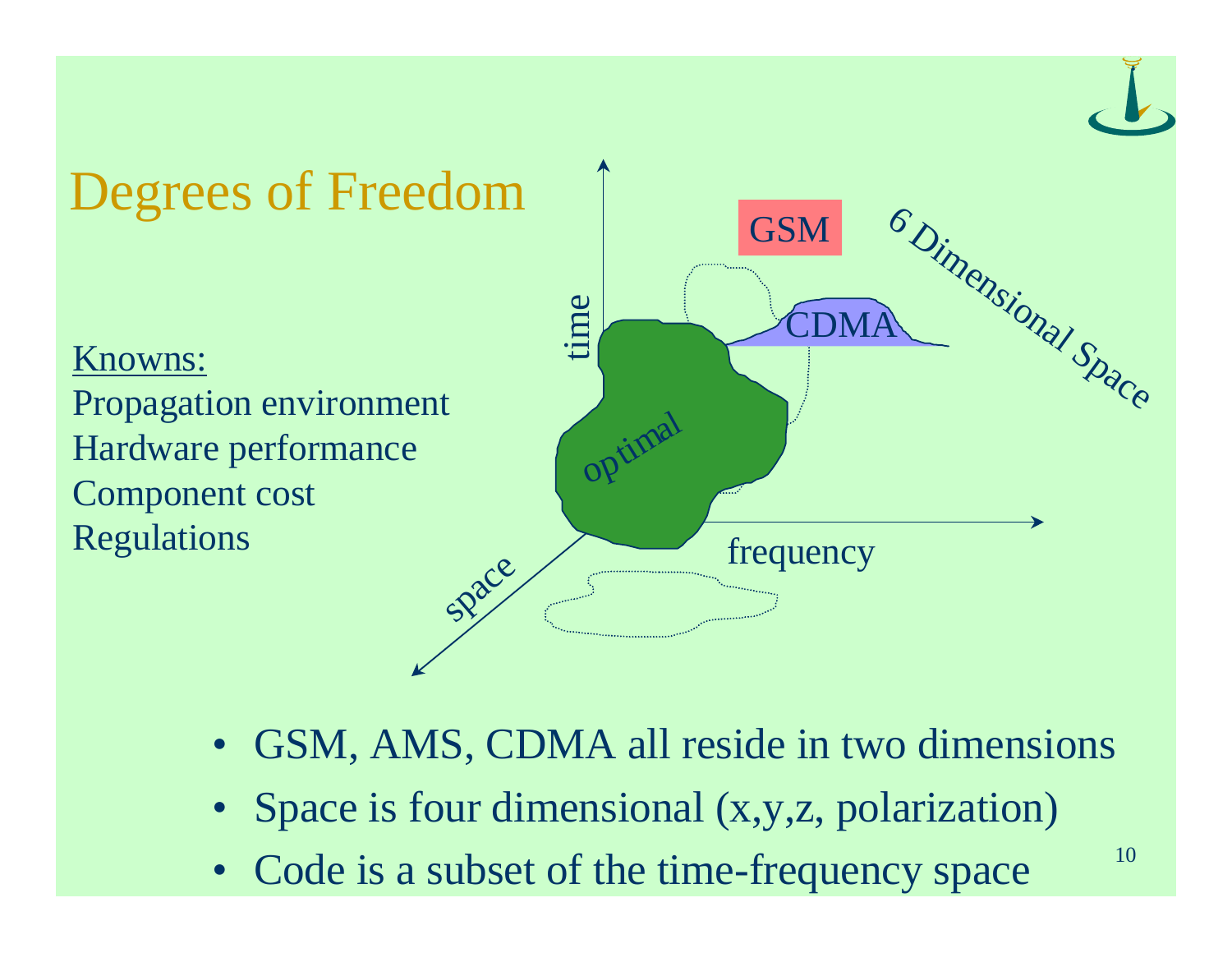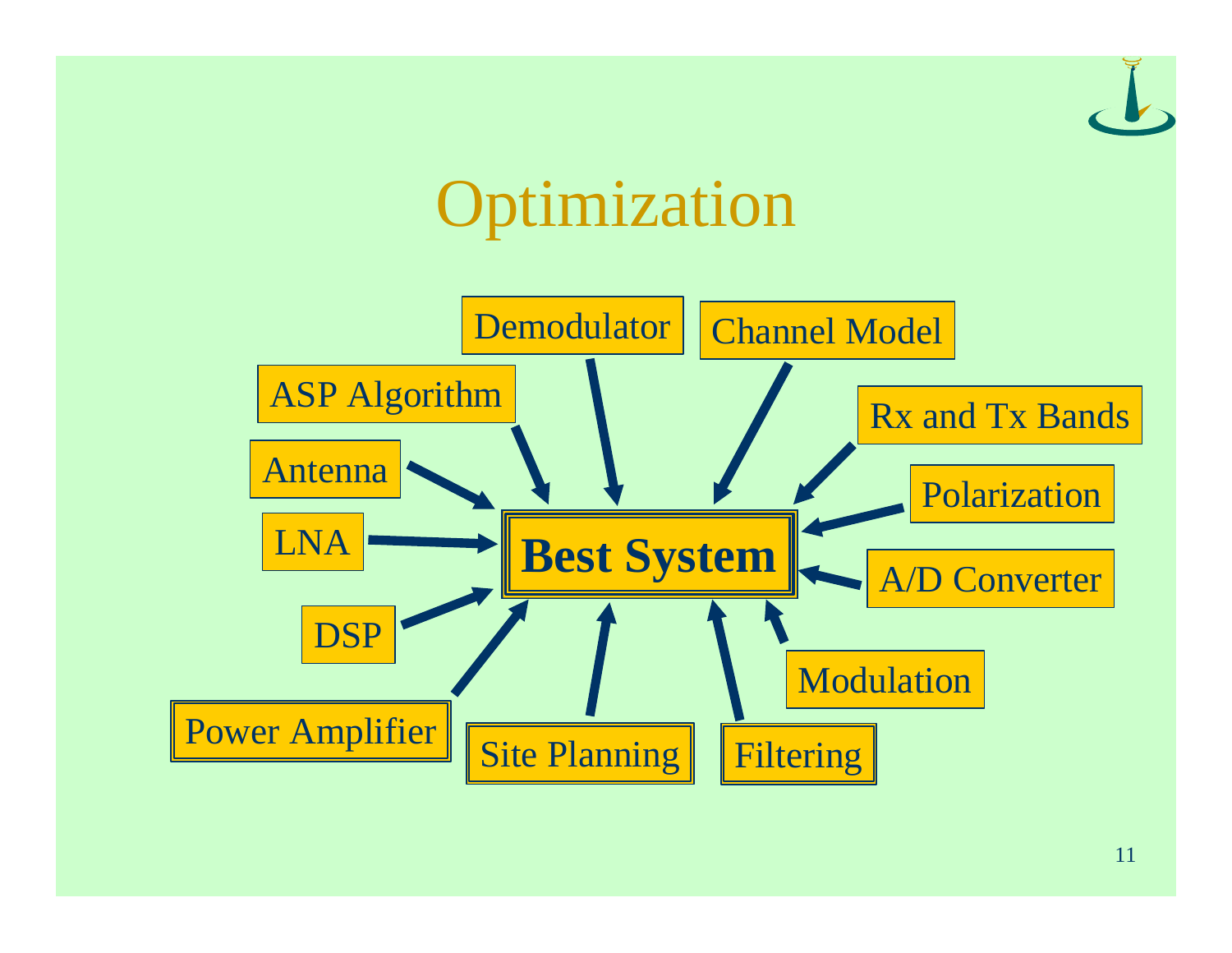

# Present Standard Trends

- UMTS plans services and features
- Wide Band CDMA is the leading future standard
	- TD-CDMA as a subset for smart antennas
- Data over Voice
- Down link limits performance
	- why not allocate more bandwidth to the down link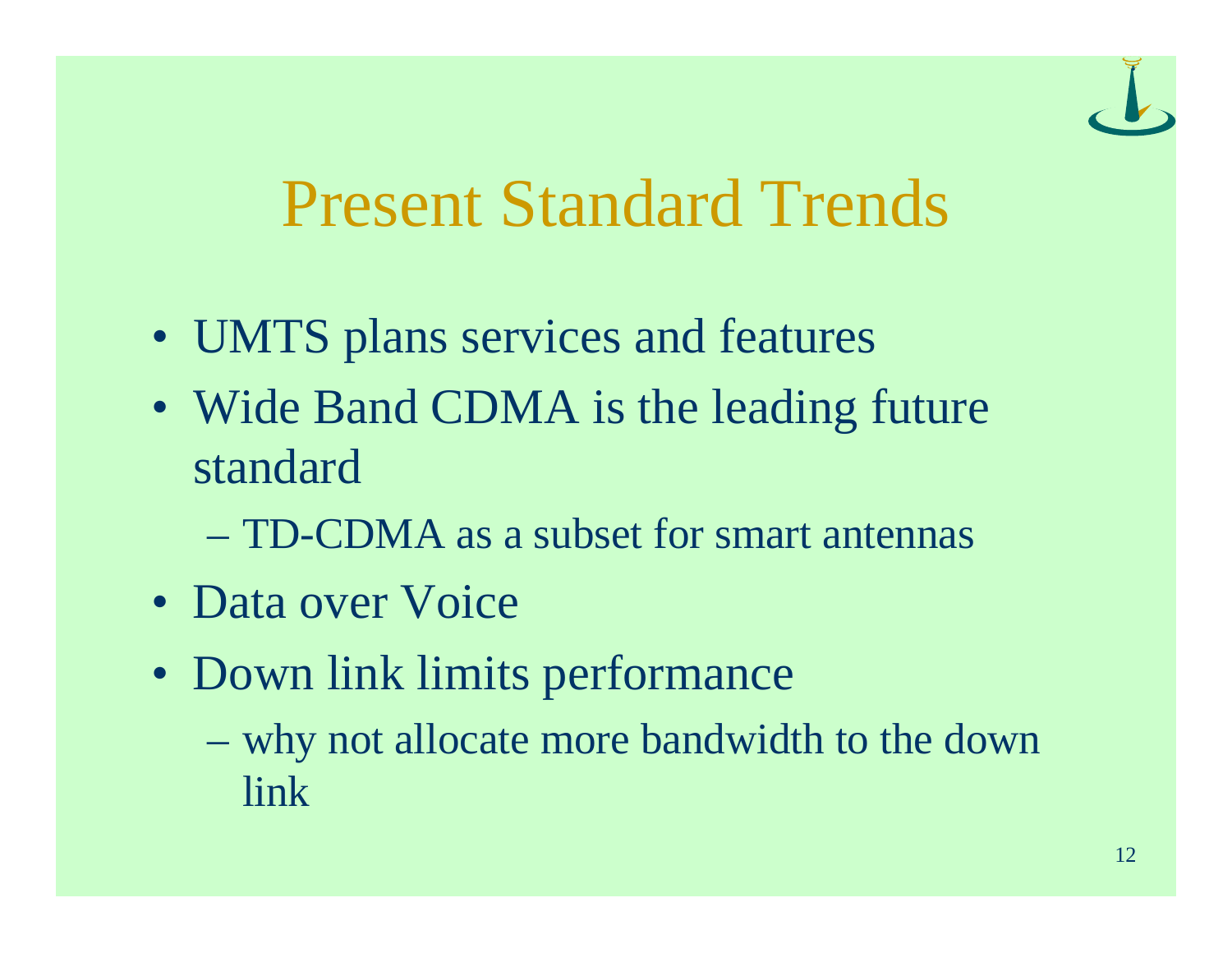

# Common Space Diversity Combining **Techniques**







Selection Combining Maximum Ratio Combining Equal Gain Combining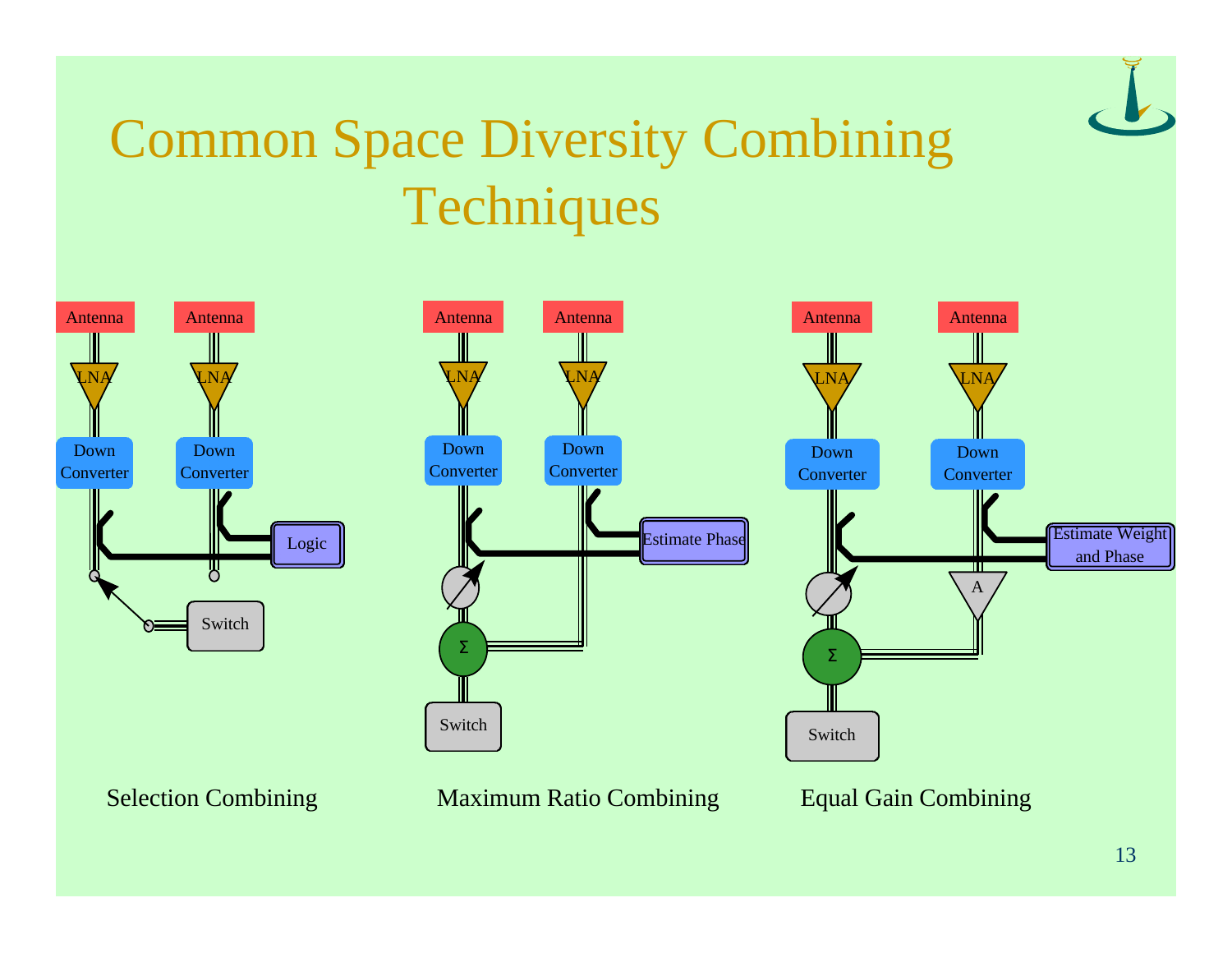# Space Diversity

- Configuration can be considered 2 element array
- Optimized when antennas are maximally spaced
	- more than 2 wavelengths
	- decorrelated noise
- Maximum ratio is preferred in basic combiners
- A dual polarized antenna may be used instead of two antennas
	- polarization diversity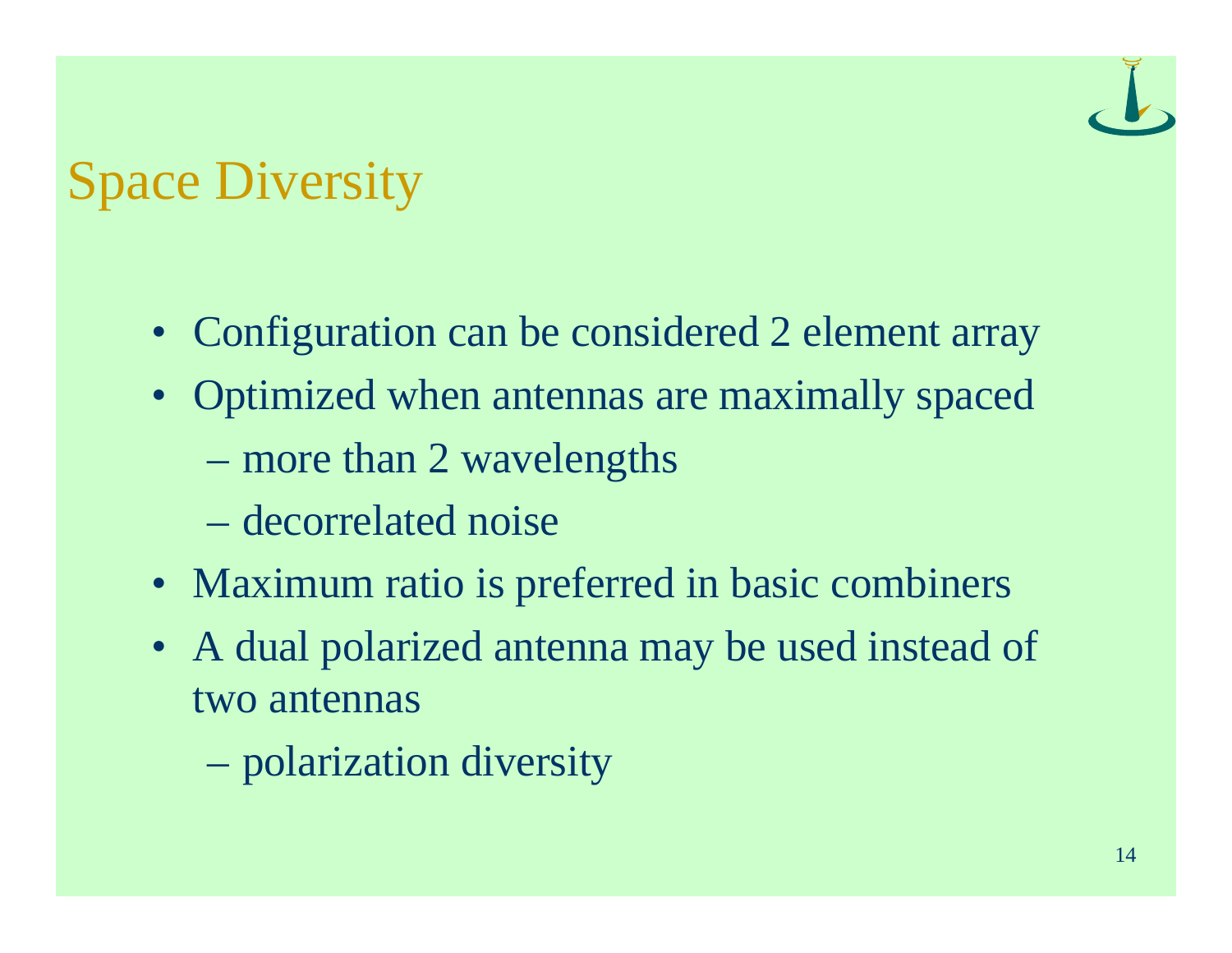## Butler Matrix Fed Array



15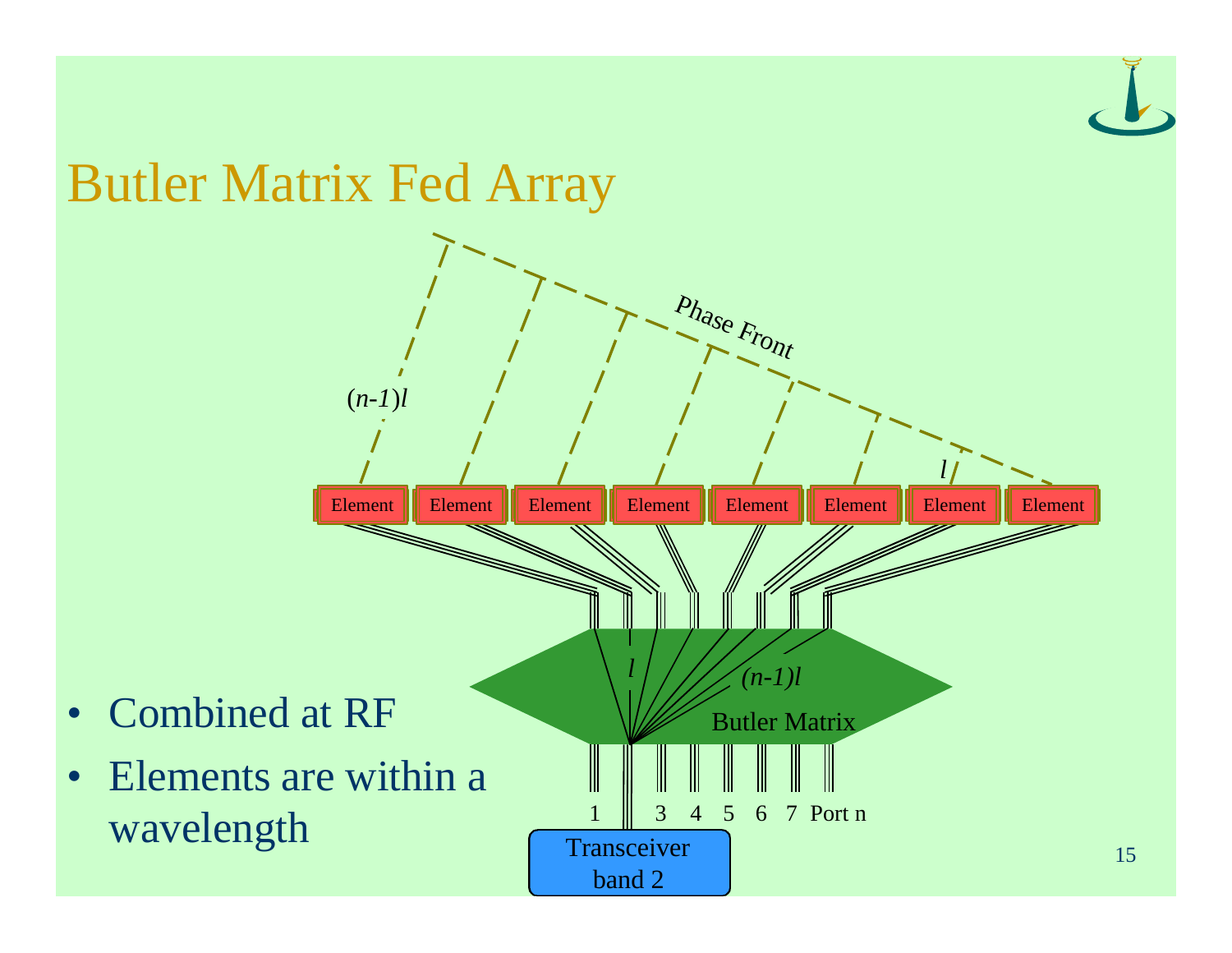

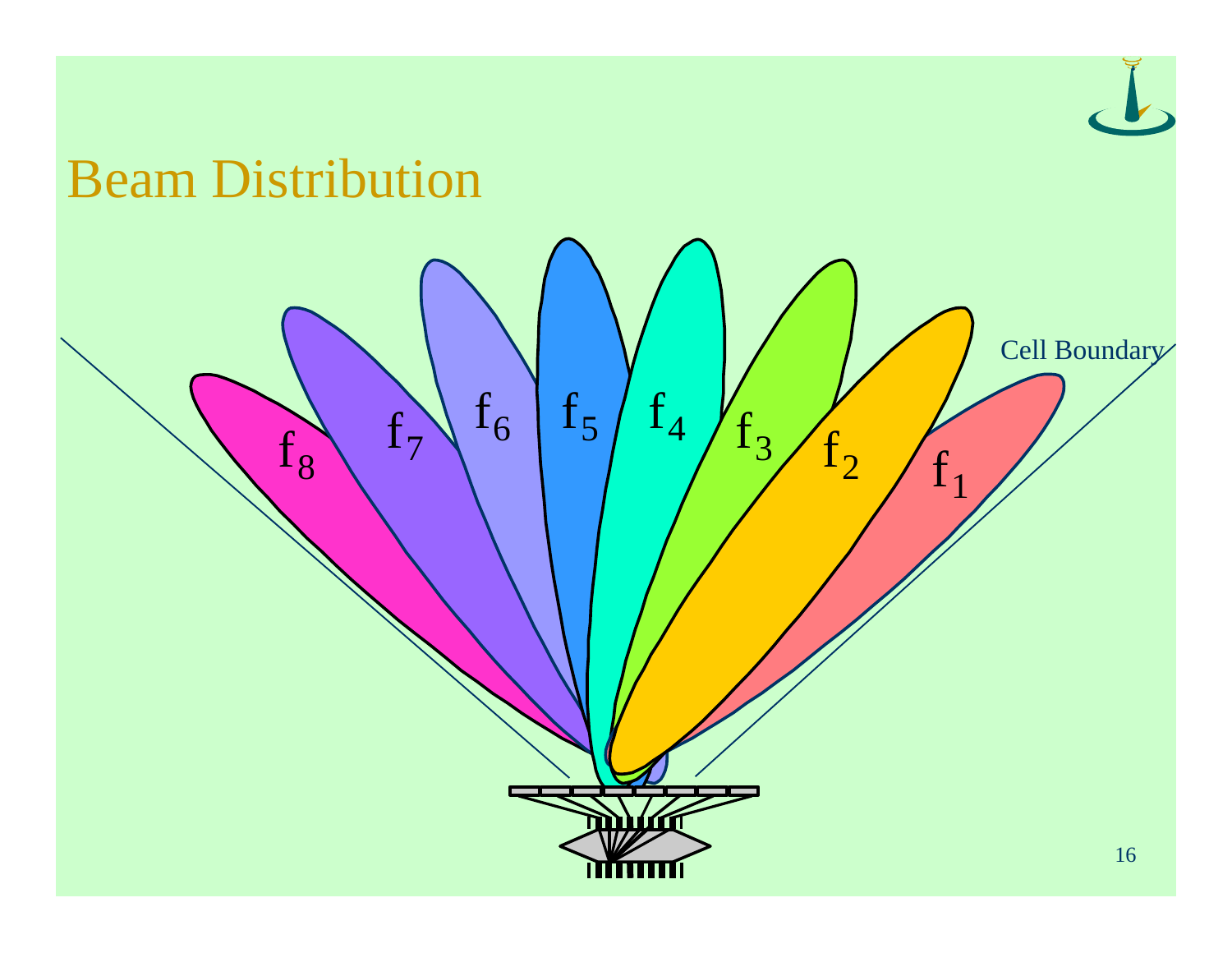# Butler Matrix Fed Array

## • Utilization

- Sectorize a cell into n-cells with increased link energy
	- 3dB gain increase
- Combined beams eliminate gaps
	- 6dB gain increase
- Cross channel interference is reduced
	- 10dB improvement
- Frequency hopping dramatically improves worst case fading
- Application
	- Low density sites with large cells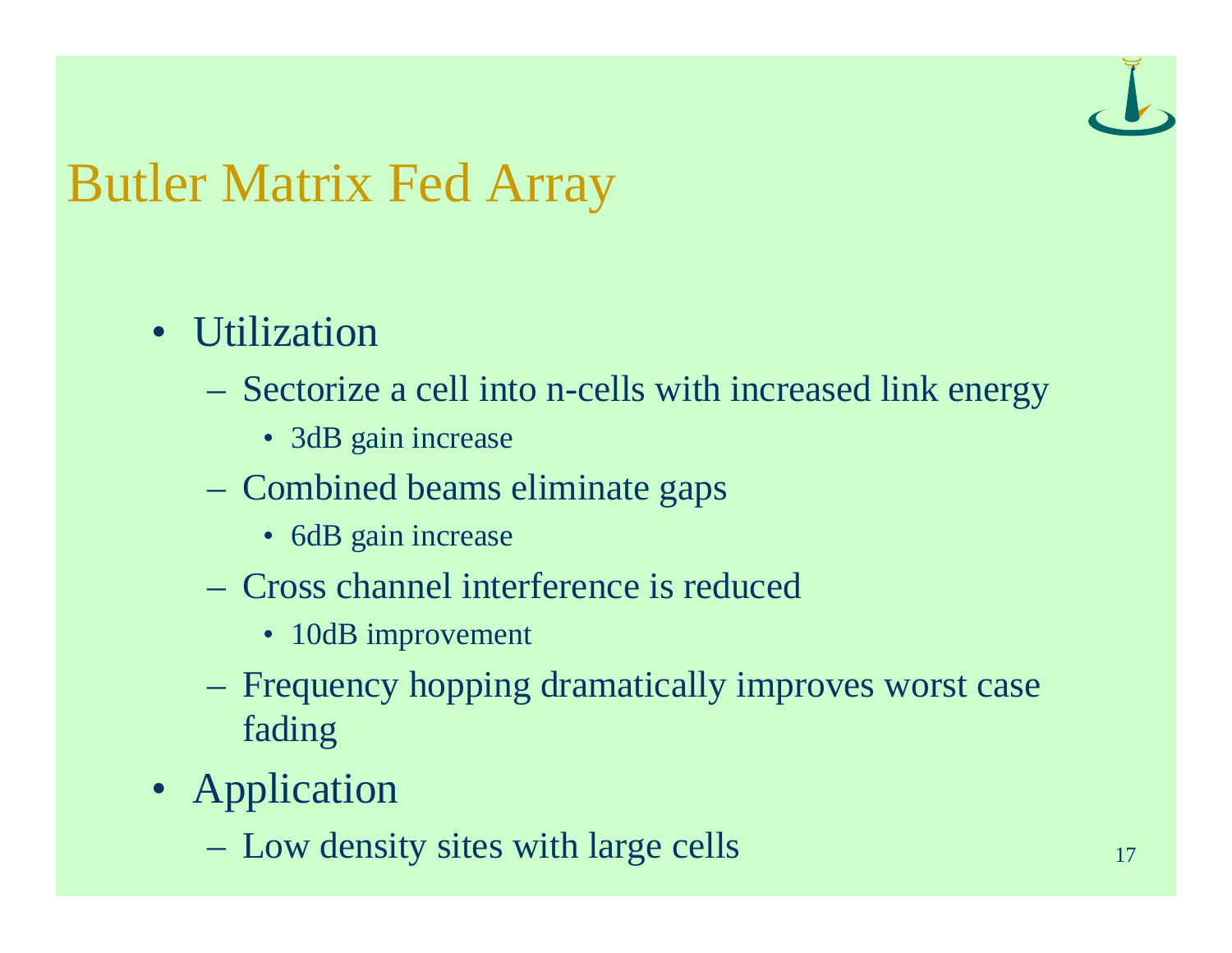## RF Phased Array

Receiver

Ejements ev hopping dramatically improves worst case Calibration Network Calibration Network **LNA** LNA  $\frac{\partial \mathbf{y}}{\partial \mathbf{y}}$ PA **Beam Steering** cell into n-cells with increased Computer • Combined at RF Elements are  $\sum$  $\Sigma$  3  $\Sigma$ 

Transmitter

- within a
- wavelength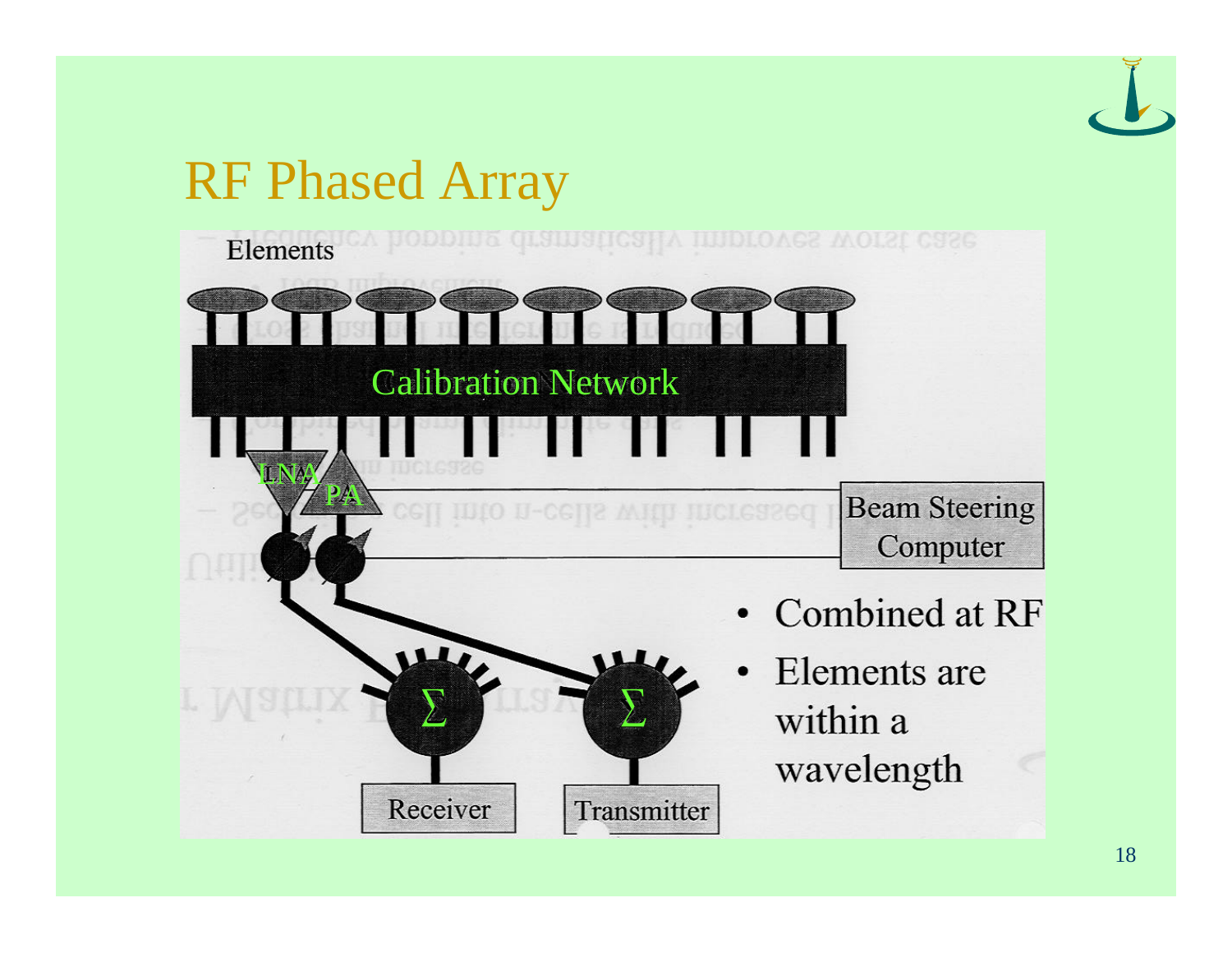

## RF Scanning Array

- All channels are directed together
- Best for broad band TDMA packeted information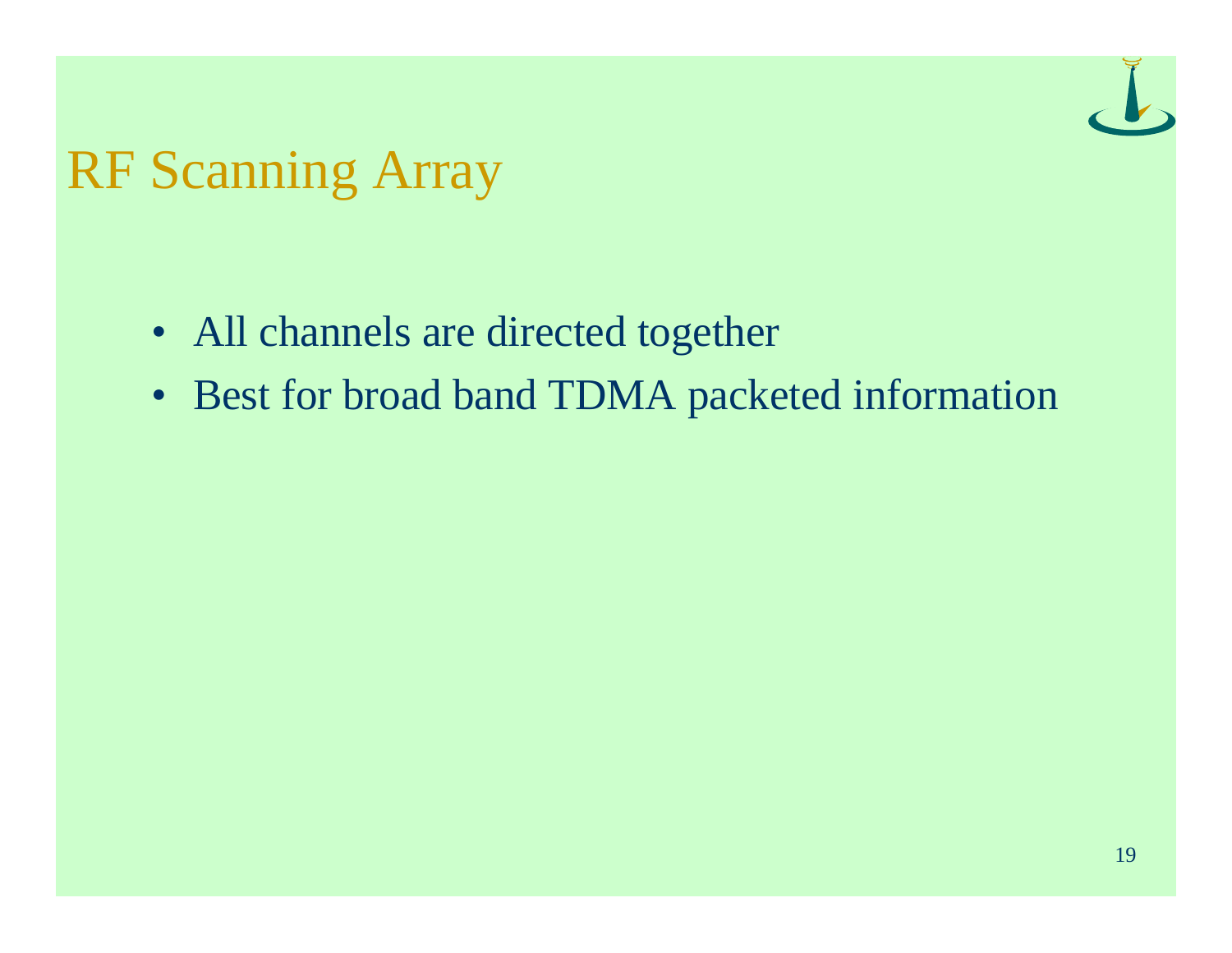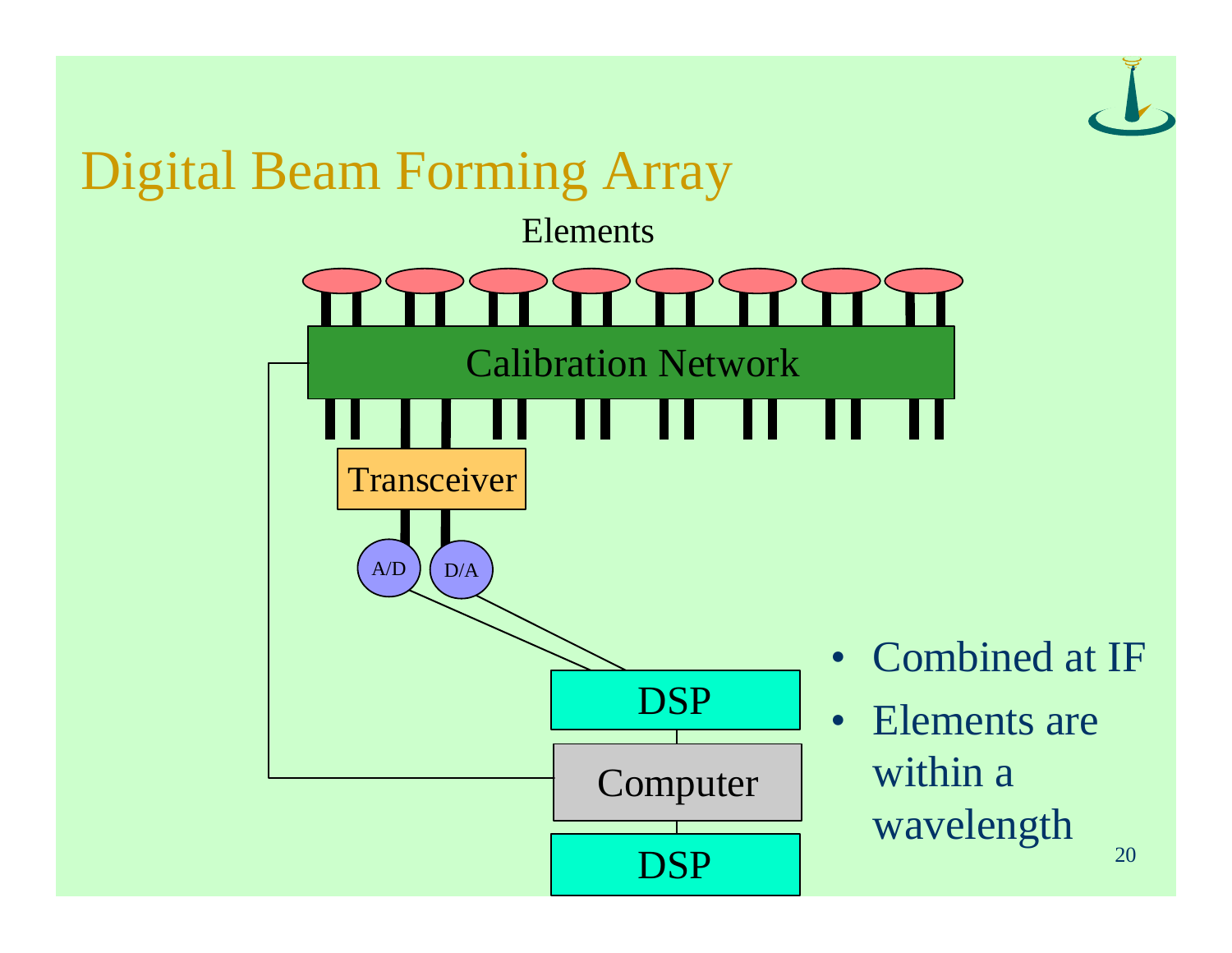

• Fade compensation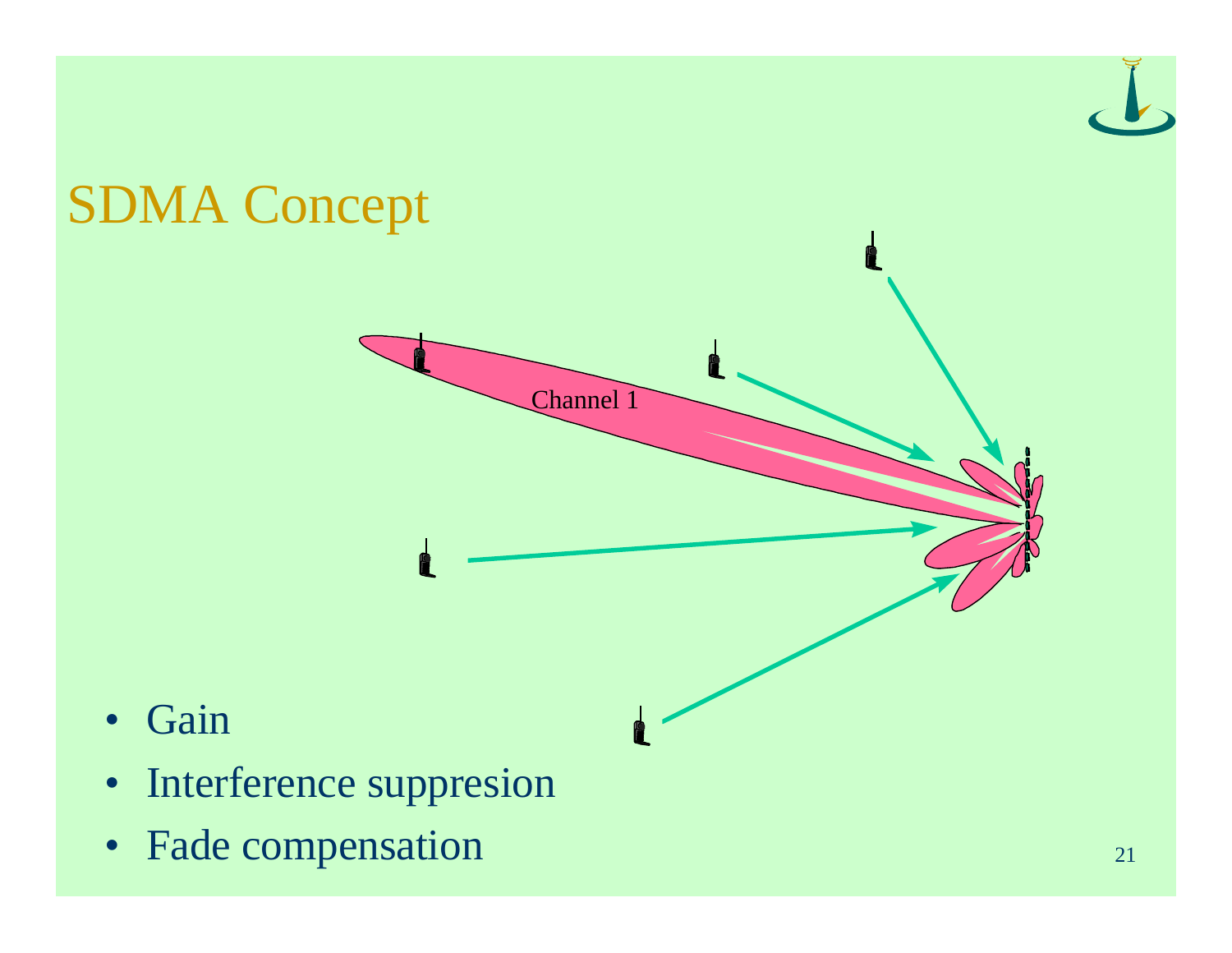

# Digital Beam Forming Array

- Total independent channels
- Channel bandwidth limited
	- DSP speed relates to bandwidth
	- Wide band CDMA?
- Allows distributed power
	- One low power amp per element
- Very good interference rejection
	- *channels*(*elements*-1) "nulls"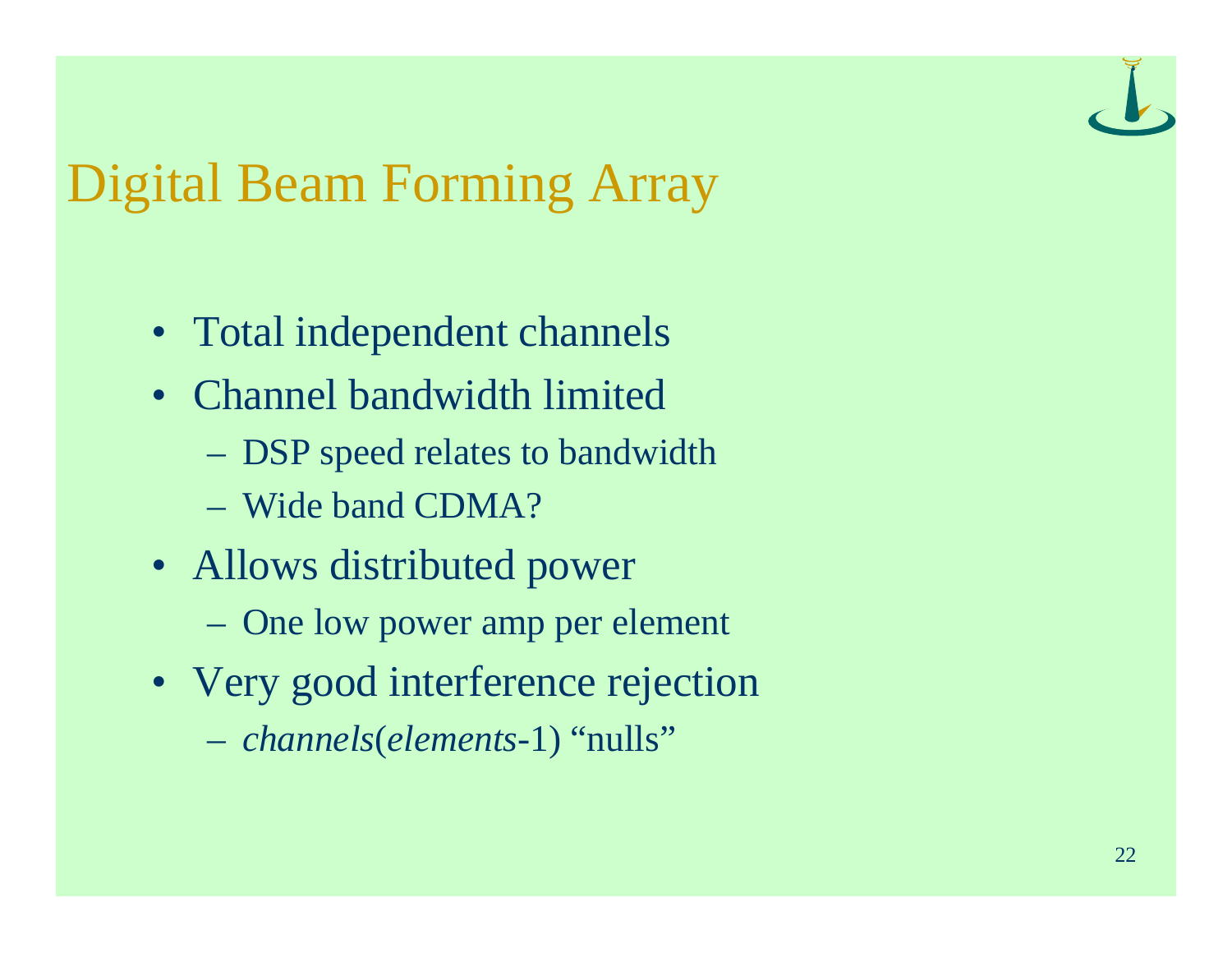

# Frequency Scanned Array

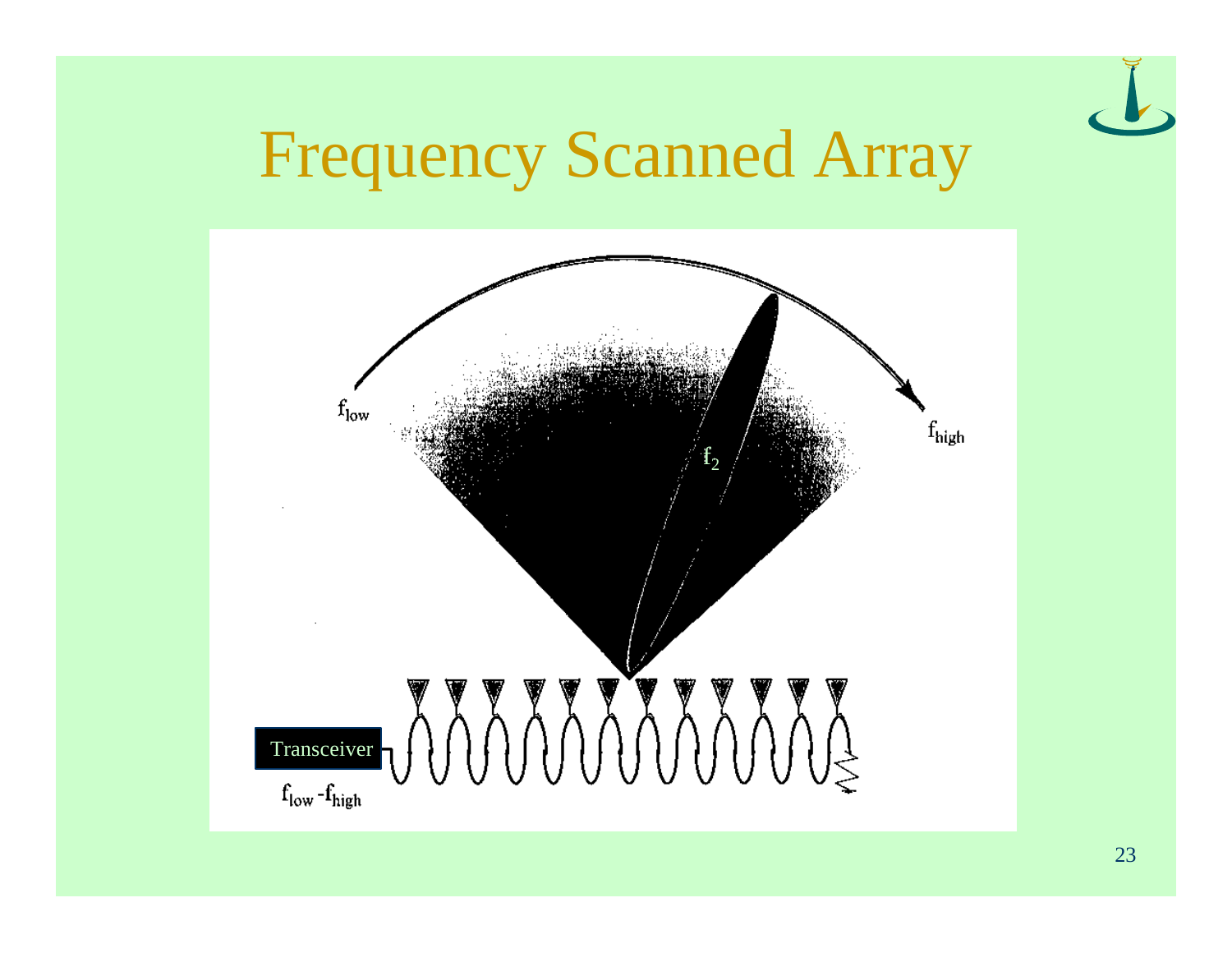# Frequency Scanned System

- Employs frequency tracking mobiles
	- Radio chooses the optimal channel band
- Improves range
	- High gain frequency scanned antennas are easily constructed
- Adaptive nulling through frequency channel selection
	- Each direction corresponds to a frequency
- Best used in wide band systems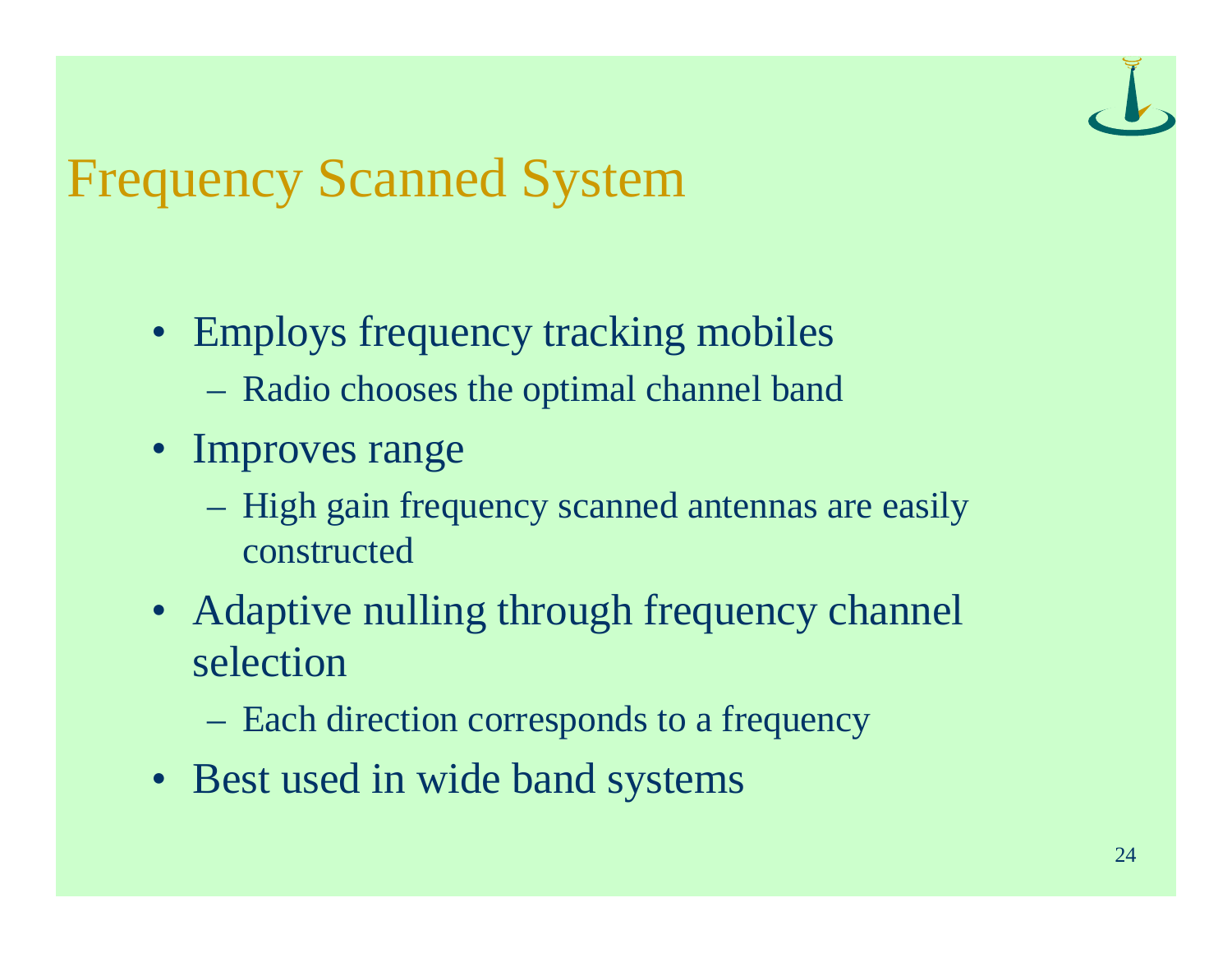

25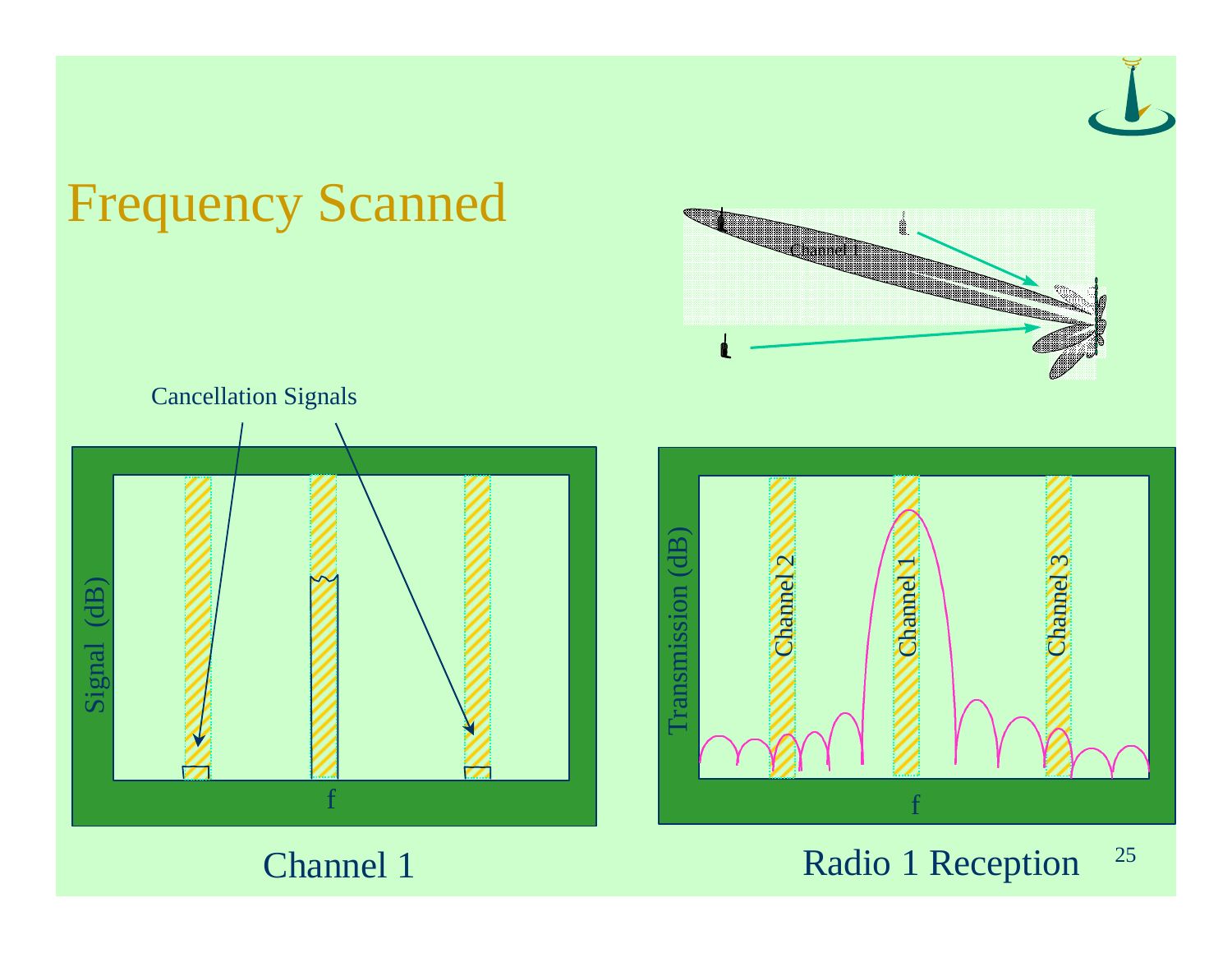

# Holographic Communications Concept

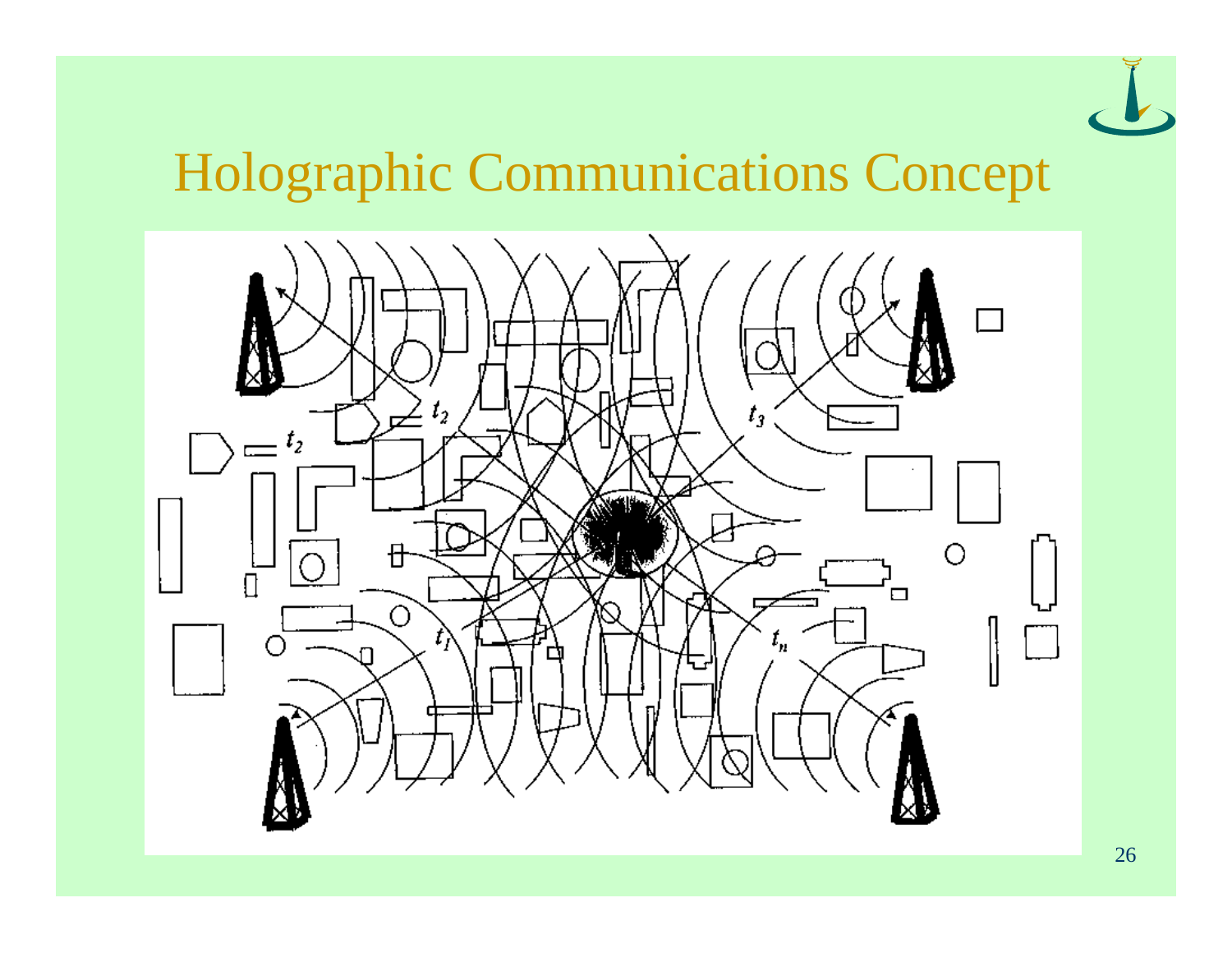# Holographic

- VLBI applied to wireless communications
- Local signal maxima are formed on transmit
- Fades are uncorrelated at the base stations
- Offers the maximum capacity and range increase of any conceivable system
- Allows tracking, and jamming suppression (GPS like)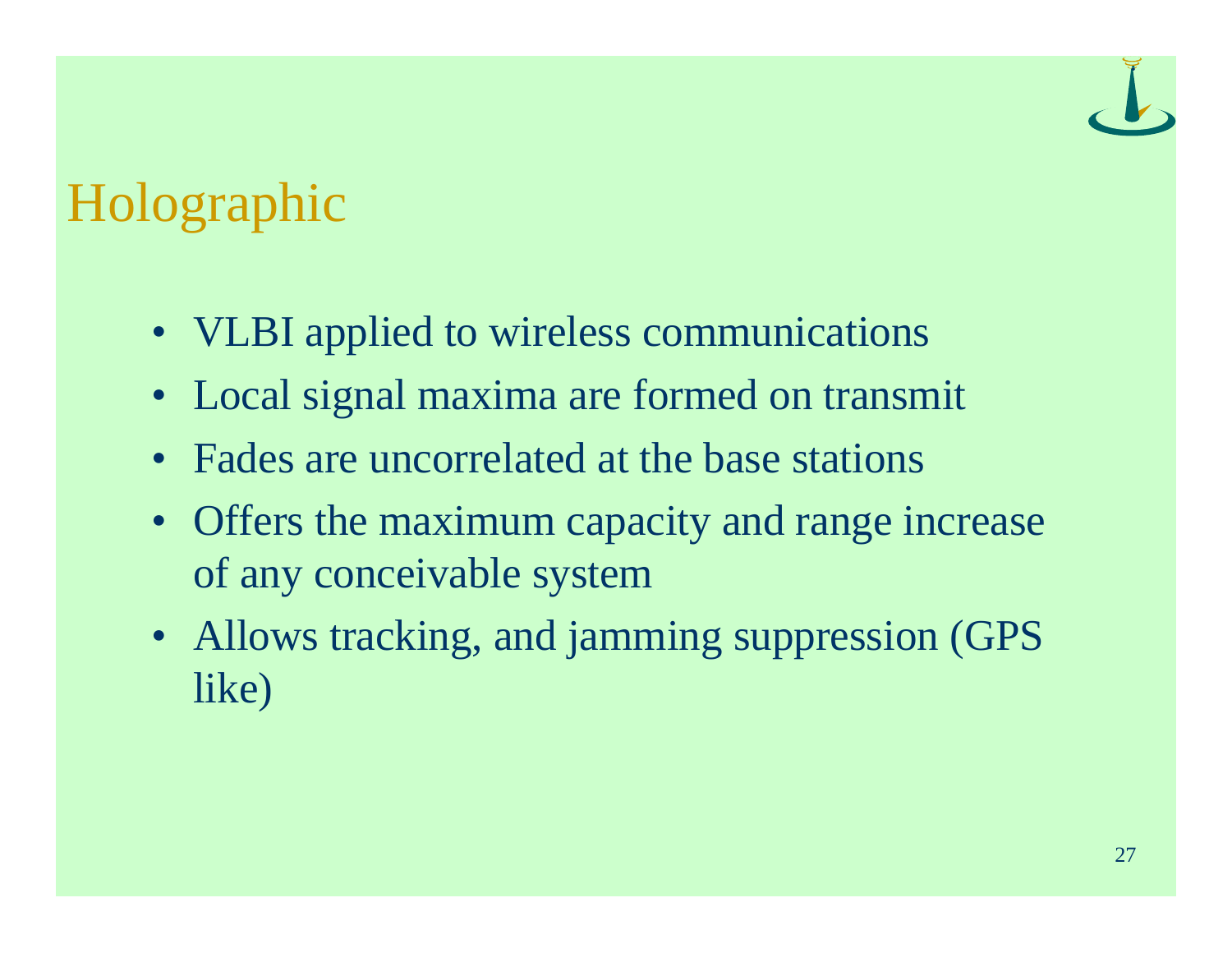Holographic 7.7dB, -7.6dB 3.4dB Single Omni -17.8dB Array Element 2.6dB -29.6dB  $\Diamond$ Measurement CH1  $\bullet$  $\diamondsuit$  $\bigcirc$ Measurement CH219.8dB, -12.6dB 62.6dB,  $\Diamond$  - 13.0dB,  $\overline{O}$ -22.6dB

- Channel link improvement
- Adaptive nulling (WSF)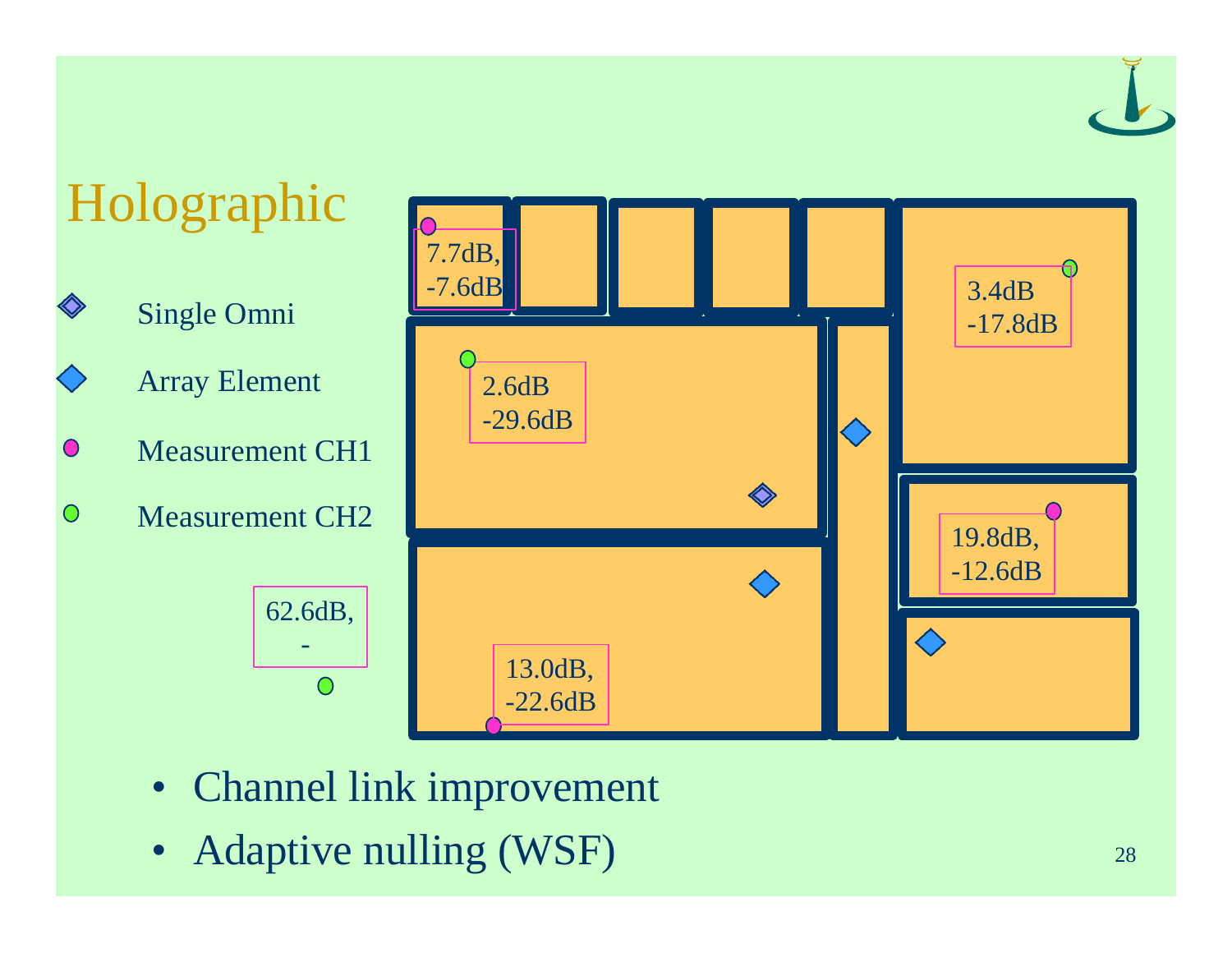

# Optimized Hardware Control

• Create the best link through optimized hardware control